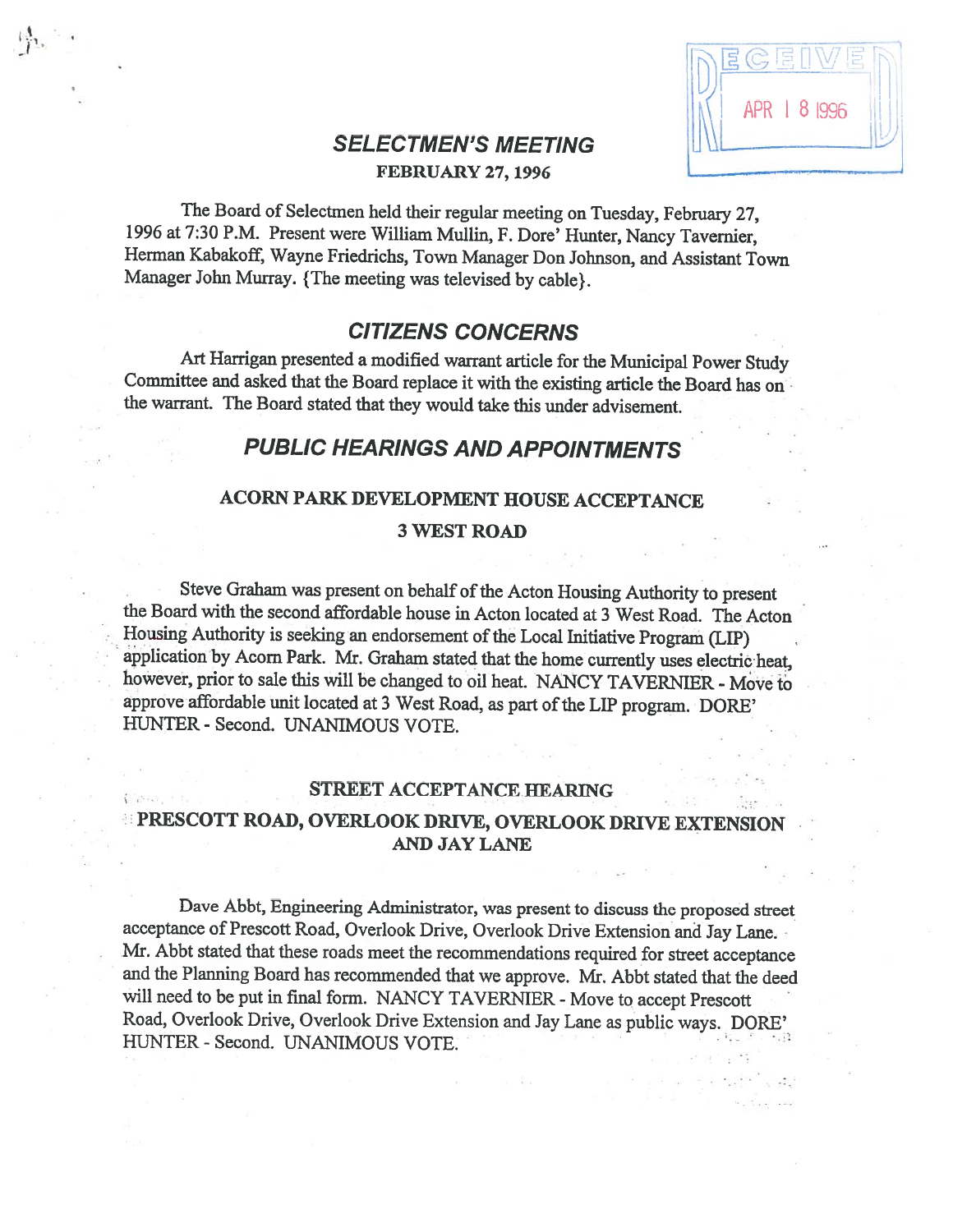### CABLE ADVISORY COMMITTEE

Sharon Ingraham, Cable Advisory Committee, was in to discuss the upcoming. renewal contract from the Cable Company. This renewal will require the services of professional people skilled in the telecommunications field. Ms. Ingraham stated that approximately \$50,000 is needed for this process. Ms. Ingraham stated that Acton's existing contract is good, but it is full of holes. Ms Ingraham stated that Acton needs to develop a plan, hire good telecommunications people and proceed ahead with the renewal process. Don stated that we do not have these type of people on staff and recommends that there be an article for \$50,000 to cover expenses in the renewal process.

# **BOARD OF HEALTH**

Doug Halley, Health Director and Bill McInnis, Chairman of the Board of Health were before the Board to discuss various articles relating to tobacco control bylaw and hazardous waste.

Mr. Mclnnis presented the Board with <sup>a</sup> <sup>7</sup> page summary listing why the Board of Health is proposing a bylaw update. Mr. McInnis stated that the existing bylaw requires  $a^2$ smoke free environment in all public places except restaurants and the new proposal would eliminate that exception. Mr. McInnis stated that since the existing bylaw was accepted, second hand smoke has been classified as a Class A carcinogen. The Board of Health held <sup>a</sup> public hearing on February 12, <sup>1996</sup> in which <sup>26</sup> people came, as <sup>a</sup> result of that public hearing <sup>a</sup> working group was formed. The working group suggested <sup>a</sup> bylaw amendment that requires 80% of seats non-smoking by July 1996, 90% by July 1997 and 100% by July 1998 with two exceptions being outdoor seating and if the restaurant offers separate ventilation. There would also be a variance provision offered. Mr. McInnis also presented the Board with a proposed vending machine bylaw change. The amendment proposes that any vending machine must be located within 10 feet of the person operating the lockout device. The existing bylaw states that the vending machine must be located within 20 feet. NANCY TAVERNIER - Move to recommend Tobacco Control Bylaw amendments as presented by the Board of Health. DORE' HUNTER - Second. 4 - 1 (Bill Voting NO). Motion passes. DORE' HUNTER - Move to recommend amendment stating that vending machines be located within 10 feet of a supervisor. NANCY TAVERNIER - Second. UNANIMOUS VOTE.

Mr. Mullin asked Mr. Halley how many complaints have been received against smoking in restaurants. Mr. Halley stated that there have been <sup>a</sup> handful. Mr. Mullin disagrees with the financial impacts regarding complying with this bylaw. Mr. Hunter stated that he was in favor of these changes due to the incentive of going smoke-free or providing proper ventilation so non-smoking section is truly smoke-free. Wayne stated that we should send this message to surrounding communities. Herman asked how much

2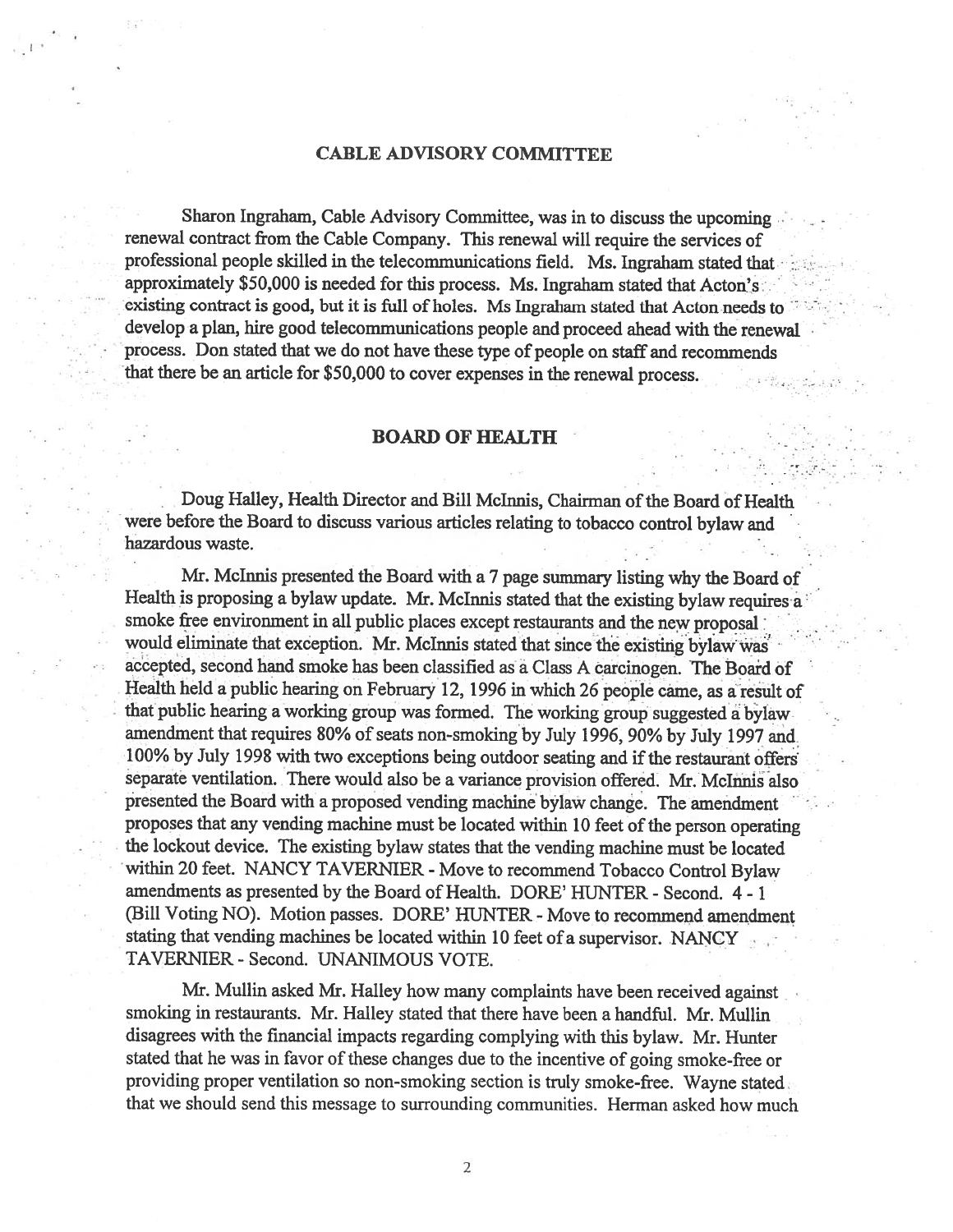<sup>a</sup> ventilation system would cost. Wayne stated that they installed one where he works and it cost \$2,000 for an area of <sup>500</sup> square feet.

Mr. Halley briefly discussed the Hazardous Waste Minimization article. This article is designed for public education and also to be able to re-use hazardous waste. Mr. Halley has proposed that <sup>a</sup> collection area be set up and every Saturday there will be <sup>a</sup> collection for approximately four (4) hours. The collection will receive and distribute hazardous waste products and a container for hazardous waste will also be there for hazardous waste that is unwanted. This article is proposed for \$20,000.

### PLANNING BOARD

The Planning Board presented the Board with numerous articles. The first ten articles have to do with Kelley's Corner Plan. The Planning Department presented the Board with the proposed article changes. The Planning Board met on february 26, <sup>1996</sup> and have made additional revisions. The Board of Selectmen asked the Planning Board to get those revisions and present them tonight. Changes to Kelley's Corner District Use regulations are an increase in the FAR, and changing the appearance of the sites by making them more pedestrian friendly. The Kelley's Corner Planning Committee has worked on these changes for <sup>19</sup> months, one day <sup>a</sup> week and are recommending these changes to the Kelley's Corner related articles. DORE' HUNTER - Move to recommend the ten Kelley's Corner articles, as amended. NANCY TAVERNIER - Second. UNANIMOUS VOTE.

Trey Shupert, Chairman of the Planning Board, spoke on behalf of the adult uses, sexually oriented businesses article. Mr. Shupert stated that he met with Maynard last night regarding this. Mr. Shupert stated that presently there are no regulations regarding these uses and this article is designed to restrict these types of businesses from entering Acton. Originally three areas in Acton were designated to allow these businesses, which are the Nagog Park Mall area, W.R. Grace land, and Rt. 62. Maynard strongly opposed the Rt. <sup>62</sup> area so the Planning Board has withdrawn this section from the proposed bylaw. Mr. Shupert stated that if the Town does not vote this article then we will open ourselves up to these uses. NANCY TAVERNIER - Move to recommend Adult Uses, Sexually Oriented Businesses article. DORE' HUNTER - Second. <sup>4</sup> - <sup>1</sup> (Bill Voting No). Motion passes.

The Planning Board stated that they have decided to pull articles Nursing Home and Full Service Retirement Community and Groundwater Protection District Boundary Determination and also Site Plan Special Permit at <sup>500</sup> square feet..

NANCY TAVERNIER - Move to recommend and place on consent article NonConforming Lots, Uses, Etc. DORE' HUNTER - Second. UNANIMOUS VOTE.

DORE' HUNTER - Move to recommend and <sup>p</sup>lace on consent article Corrections, Clarifications and Minor Adjustment. NANCY TAVERNIER - Second. UNANIMOUS VOTE.

3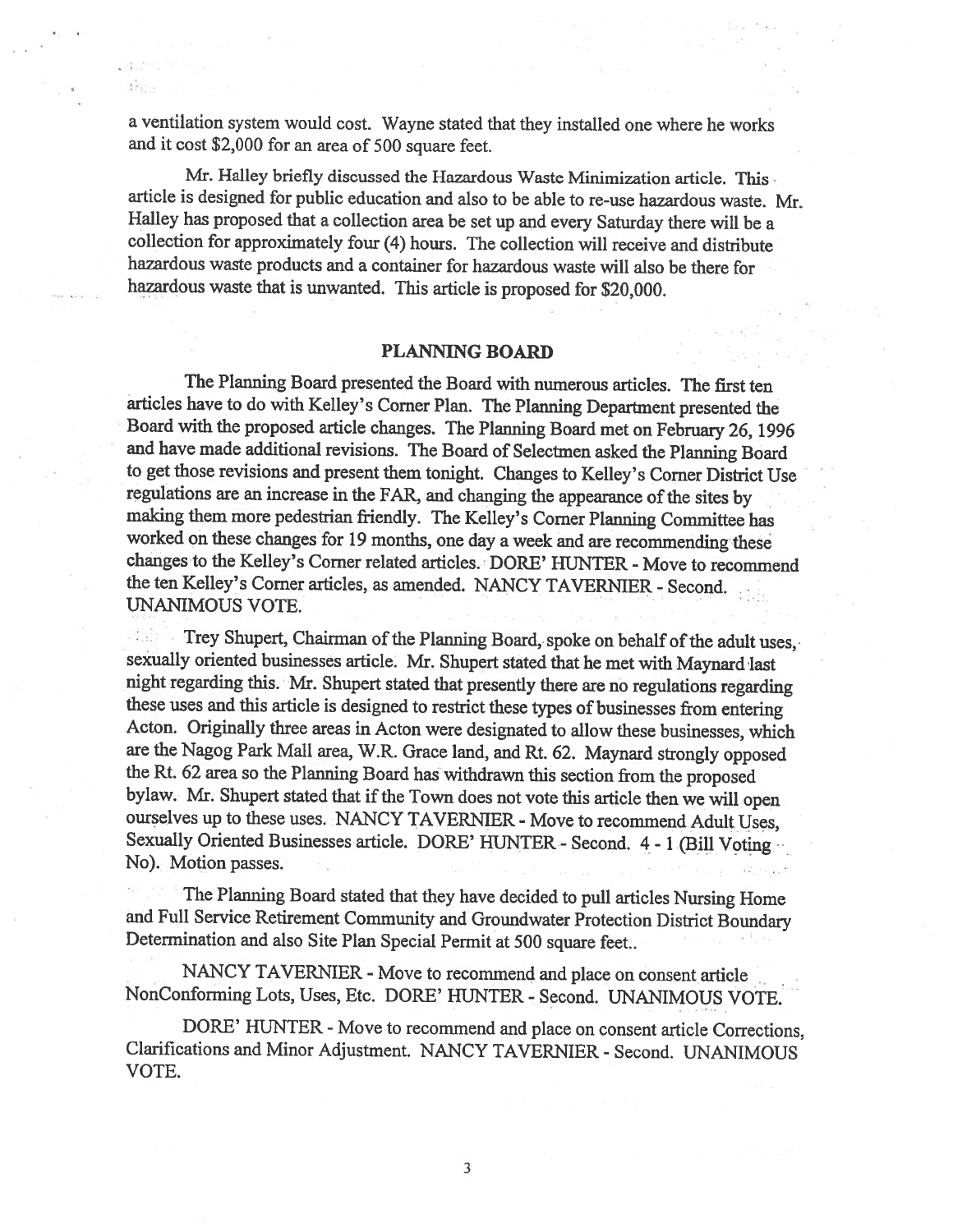# SELECTMEN'S BUSINESS

#### EDFAAB SPELLING BEE

Bill, Wayne and Nancy to represen<sup>t</sup> the Board at the spelling bee. Bill asked the Board for donations. .

#### AYSHA'S COMMUNITY SHUTTLE SERVICE

Ernest Dulin, d/b/a Aysha's Community Shuttle Service, is asking permission to . pass through the Town of Acton on Route 2, transporting inmates to and from. Correctional Institutes in Massachusetts. DORE' HUNTER - Move to grant permission to Ernest Dulin, d/b/a Aysha's Community Shuttle Service, to pass through Acton via Rt. 2 with the condition that there be no stops in the Town of Acton. HERMAN KABAKOFF - Second. UNANIMOUS VOTE.

#### CITIZENS LIBRARY - RENAME

Karen Thomas, 23 Blackhorse Drive, has asked the Board to consider a name change from the West Acton Citizens Library to the Suzi M. Pomeroy Memorial Library. Don stated that he has spoken with the trustees of the library and they have stated that they do not wish this change and have suggested that <sup>a</sup> memorial be done in Suzi's name. This request did bring up the fact that a policy still needs to be written regarding renaming, etc

### BOY SCOUT COURT OF HONOR CHRISTOPHER MILLERICK

Nancy will represent the Board.

### DRAFT SIGN POLICY

The Board questioned whether one person could be allowed to have two banners at the same time.

# **CONSENT AGENDA**

F. DORE' HUNTER - Move to approve consent calendar pulling #12 for discussion and with the addition of the EDFAAB Spelling Bee sign request in extra info tonight. NANCY TAVERNIER - Second. UNANIMOUS VOTE.'

Herman questioned the Forest Stones Gift at the Arboretum asking what happens if the grant money did not come through. HERMAN KABAKOFF - Move to accept the consent calendar #12 as printed. DORE' HUNTER - Second. UNANIMOUS VOTE.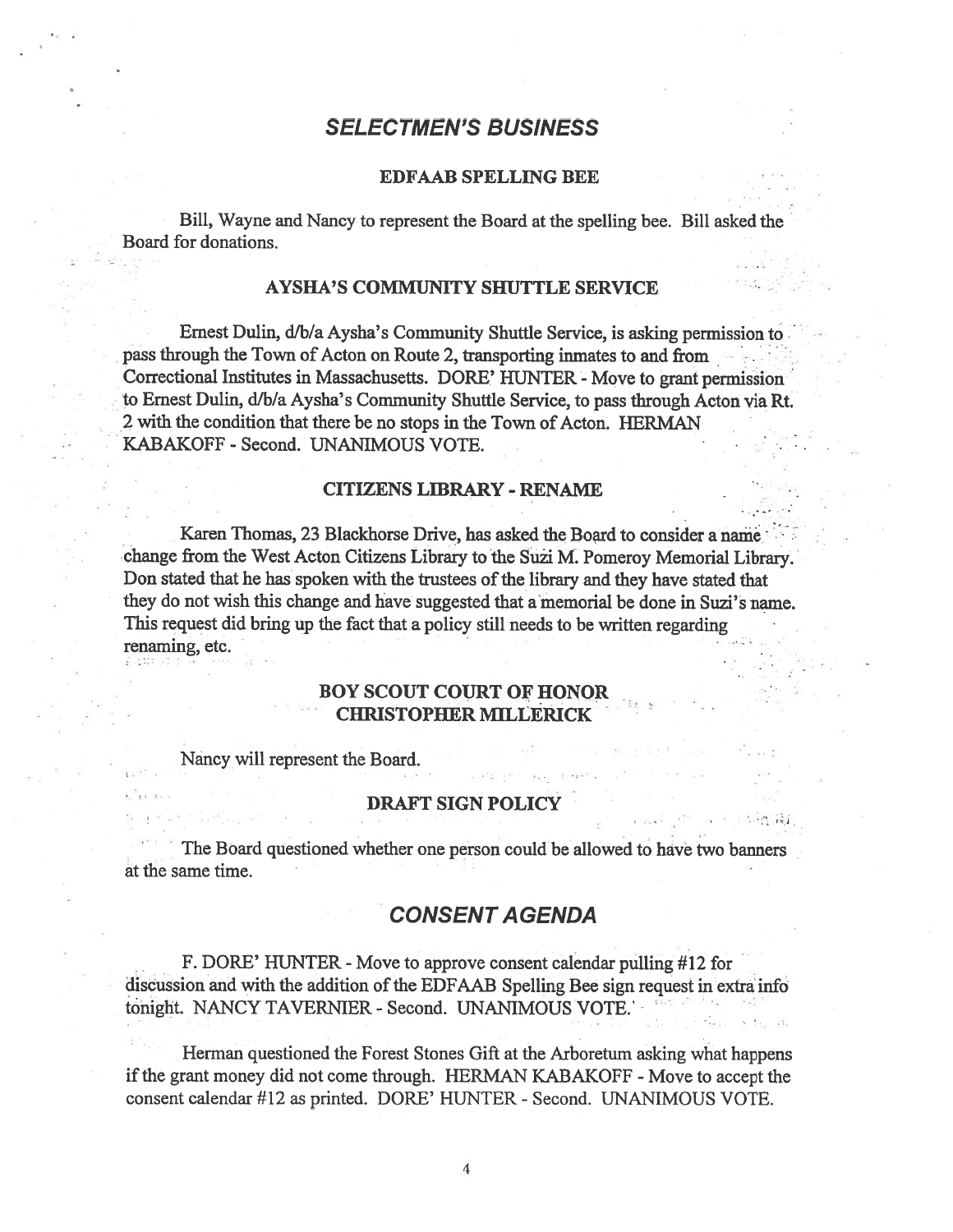# TOWN MANAGERS REPORT

# ST. MATTHEWS METHODIST CHURCH FEE WAIVER REQUEST

stated that he would abstain from discussion. A representative from St. thodist Church was presen<sup>t</sup> before the Board to discuss design <sup>p</sup>lans for : the existing church. Construction cost is estimated at \$1.1 million dollars.  $\mathbb{P}$ s has received mortgage approval and is seeking fee waivers for town ier to keep construction costs down. Renovations will consist of full  $\,$  essibility, storage space and expanded group meeting rooms. The expanded <sup>n</sup> space would allow for Town groups to meet as needed. The Towns fees  $\dot{\phantom{\phi}}$  to be approximately \$6,600. The Board stated that they are currently fiee waiver policy and asked if this request is in line with the proposed  $\sim$  as stated that this request far exceeds the proposed fee waiver policy. The that they would review this reques<sup>t</sup> and consider it when reviewing and fee waiver policy.

Hunter stated that St. Matthew's has relied on pledges to keep this project many members have opened their hearts and pockets. Mrs. Hunter also lis renovation will allow their membership to grow and stated that the m space will be more beneficial to the Town than the fees they will collect.

CY TAVERNIER - Move to take this fee waiver reques<sup>t</sup> under advisement **26 in the hopes that the Board will review and vote on the fee waiver policy** 'I that staff obtain all fees associated with this request. HERMAN F - Second. UNANIMOUS VOTE WITH DORE' HUNTER ABSTAINING.

#### **MILL CORNER**

 $\sim$  oard received a copy of a letter from Chris Tolley regarding Mill Corner dated February 22, 1996. The consensus of the Board was that Mill Corner iation was seeking another concession without providing the Town with  $\sigma$  concerning finalizing the necessary release documents. rected the Town Manager to:

thiance any engineering work concerning the Mill Corner/South Acton

ze a meeting with Mill Corner and South Acton residents to discuss the  $\lnot$ lley raised in his letter.

I chose not to change its deferred recommendation on the Mill Corner ing resolution of the issues raised by the Mill Corner condominium

TER -Move to direct Town Manager to suspend negotiations and contract iil the next Board meeting. NANCY TAVERNIER - Second. IS VOTE.

5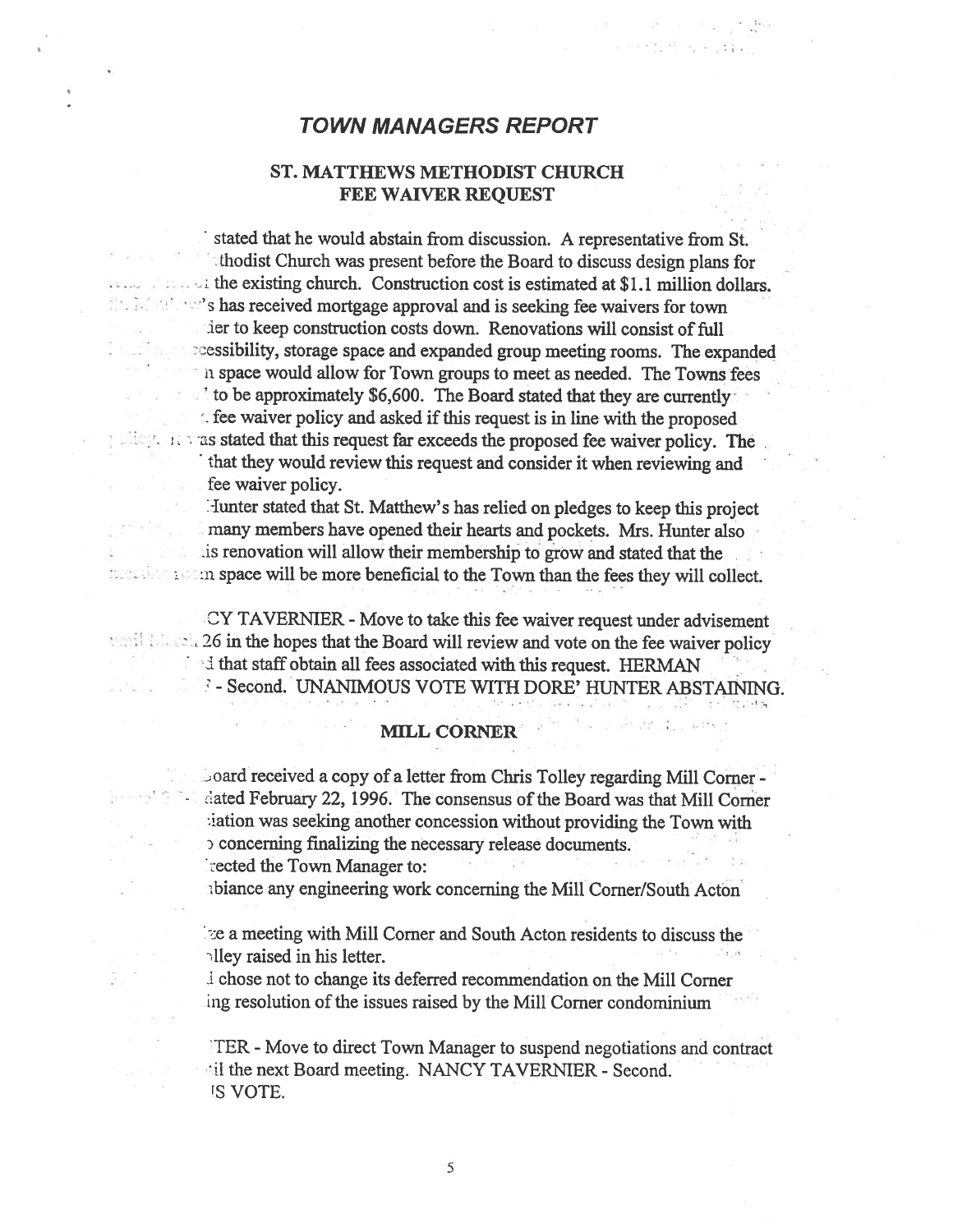#### COMMUTER LOT STICKERS

There has been <sup>a</sup> question about who should receive commuter lot stickers. It has come to our attention that people who own vacant parcels in Acton but live elsewhere have purchased stickers. Don would like direction from the Board regarding these sales. The Board directed Don to handle the matter at his discretion.

#### BUDGET

The Board discussed the amended article submittal by Art Harrigan at the beginning of this meeting. It was stated that there have been substantial changes made to the existing article submitted by citizen petition and that the amendments are not within the scope of the original article. DORE' HUNTER - Move to continue with existing article and that it is not recommended by the Selectmen. WILLIAM MULLIN - Second. UNANIMOUS VOTE. The Board stated that they would like to invite Art Harrigan in to <sup>a</sup> Board meeting after Town Meeting.

NANCY TAVERNIER - Move to approve \$85,000 for a trash trailer under the NESWC Enterprise Fund. DORE' HUNTER - Second. UNANIMOUS VOTE.

Bob Craig, Fire Chief has asked for \$56,500 for sick leave coverage to cover salaries. Mr. Hunter stated that he was satisfied with Chief Craig's memo and that he would like coverage so there will not be a public safety issue. Mr. Kabakoff stated that he was concerned with encouraging the use of sick time by adding this additional sum into the Fire Departments budget. Mr. Kabakoff stated that he would like this amount in <sup>a</sup> separate line item so it does not ge<sup>t</sup> passed through in the next budget. DORE' HUNTER - Move to fund \$56,500 to cover sick time coverage for the Fire Department. NANCY TAVERNIER - Second. UNANIMOUS VOTE. DORE' HUNTER - Move to place this amount in a separate line item of the operating budget in order to advise the Board. WAYNE FRIEDRICHS - Second. 4 - 1 (Bill voting no). Motion passes.

DORE' HUNTER - Move to place \$25,000 in the operating budget for cable contract renewal process. NANCY TAVERNIER - Second.' WITHDRAWN. DORE" HUNTER - Move to place \$42,500 as a separate warrant article for the cable contract renewal process. NANCY TAVERNIER - Second. UNANIMOUS VOTE.

NANCY TAVERNIER - Move to recommend operating budget for FY97. DORE' HUNTER - Second. UNANIMOUS VOTE.

Mr. Mullin stated that the conservation commission will not be voting until Mach 12, 1996 for the Environment Protection Bylaw regarding vernal pools. BILL MULLEN - Move to recommend Deferral. NANCY TAVERNIER - Second. UNANIMOUS VOTE.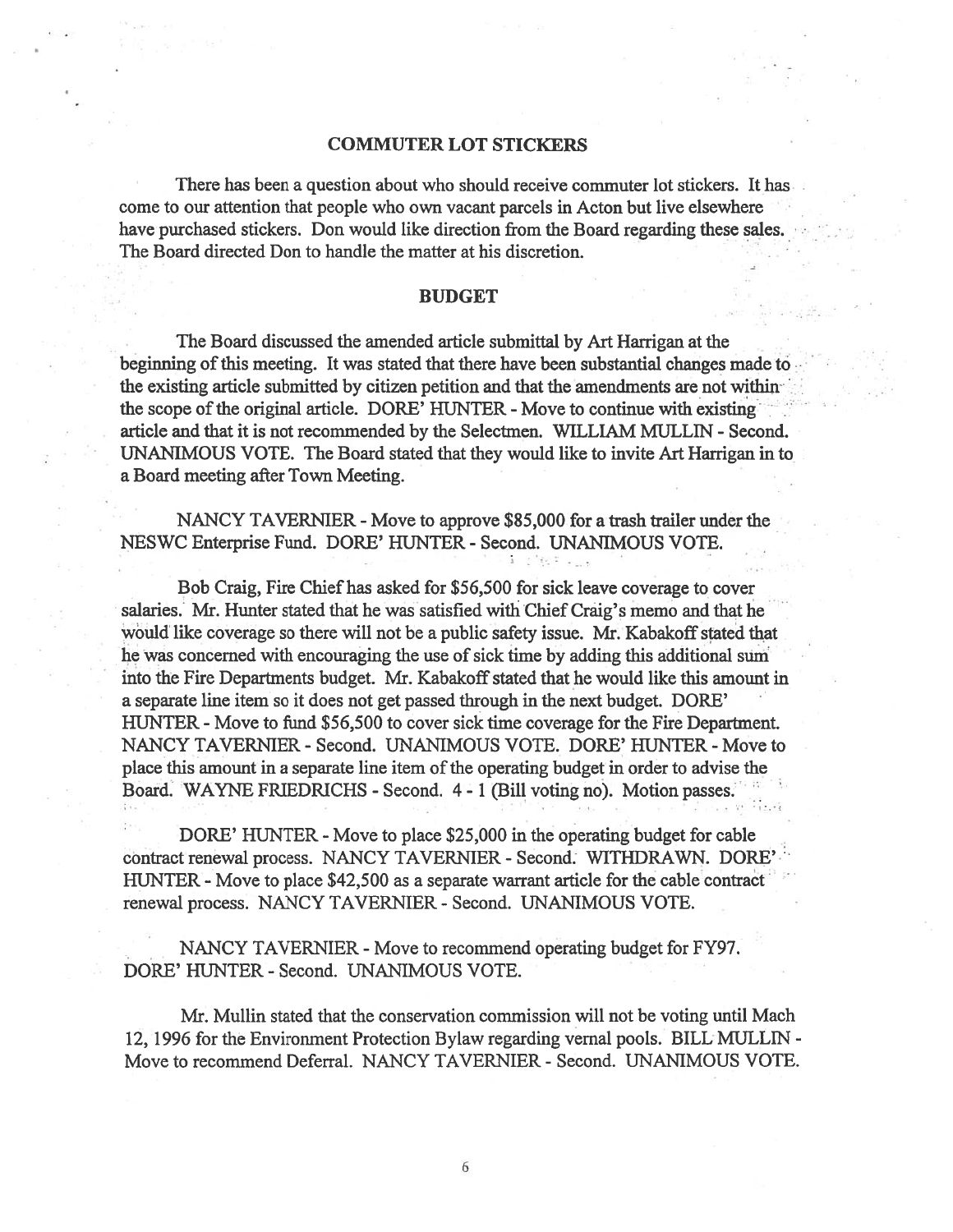F. DORE' HUNTER - Move to go into executive session for the purpose of discussing contract negotiations. NANCY TAVERNIER - Second. All Ayes.

Clerk

in an an an an an an

a biblio

Date

 $\Gamma$ a Sheryl Ball

 $\mathbb{R}^n_+$ 

Recording Secretary Mm 2\_27.Doc

 $\sim$   $\sim$  $\mathcal{L}^{(1)}$ 

Slappe de St a<sup>a</sup>ki sad  $\frac{1}{2}$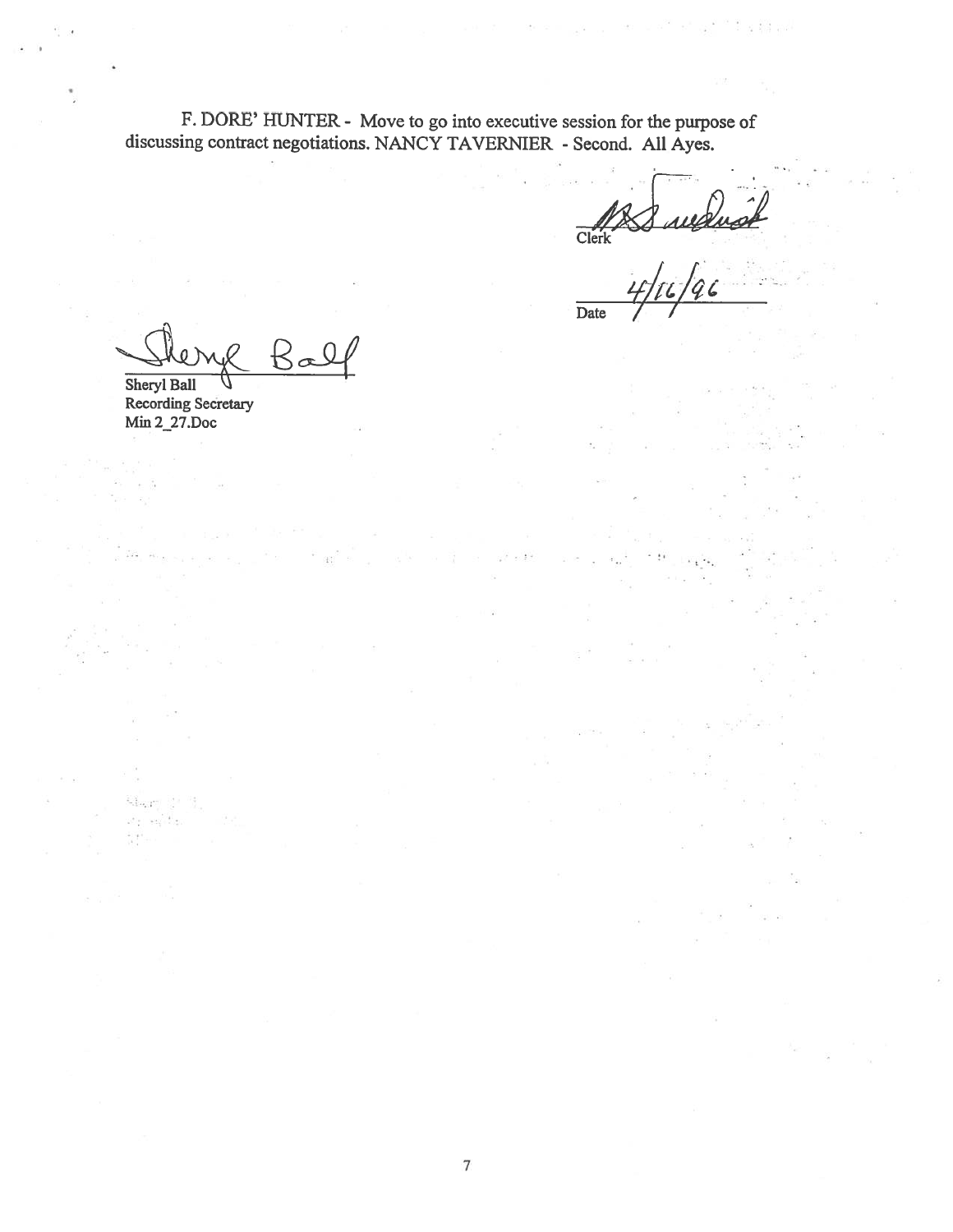February 23, 1996

TO: Board of Selectmen

\*

FROM: William C. Mullin, Chairman

SUBJECT: Selectmen's Report

# **AGENDA** Room 204 FEBRUARY 27, 1996 7:30 P.M.

### I. CITIZEN'S CONCERNS

### II. PUBLIC HEARINGS & APPOINTMENTS

1. 7:30 ACORN HOUSE ACCEPTANCE, 3 WEST ROAD - Enclosed <sup>p</sup>lease find <sup>a</sup> reques<sup>t</sup> from the ACHC for the Board's approva<sup>l</sup> and endorsement of <sup>a</sup> Local Initiative Program (LIP) application by Acorn Park.

2. 7:35 STREET ACCEPTANCE HEARING -Enclosed <sup>p</sup>lease find documentation and staff recommendations regarding acceptance of Prescott Rd., Overlook Dr. and Jay Lane.

3. 7:45 CABLE ADVISORY COMMITTEE -At the Board's request, the Cable Advisory Committee will be in to discuss negotiation of the Cable TV Contract and any need for an appropriation in this regard. Enclosed <sup>p</sup>lease find correspondence from the Cable Advisory Committee for your review.

4. 8:00 BOARD OF HEALTH -At the Board's request, the Board of Health will be in to discuss their proposed Warrant Articles.

5. 8:15 PLANNING BOARD -At the Board's request, the Planning Board will be in to discuss proposed Zoning Articles.

### III. SELECTMEN'S BUSINESS

6. EDFAAB SPELLING BEE -The chairman would like to complete the discussion on the enclosed materials.

7. AYSHA'S COMMUNITY SHUTTLE SERVICE -Enclosed please find <sup>a</sup> reques<sup>t</sup> for permission for <sup>a</sup> shuttle service to pass through Acton for Board action.

 $\mathbf{1}$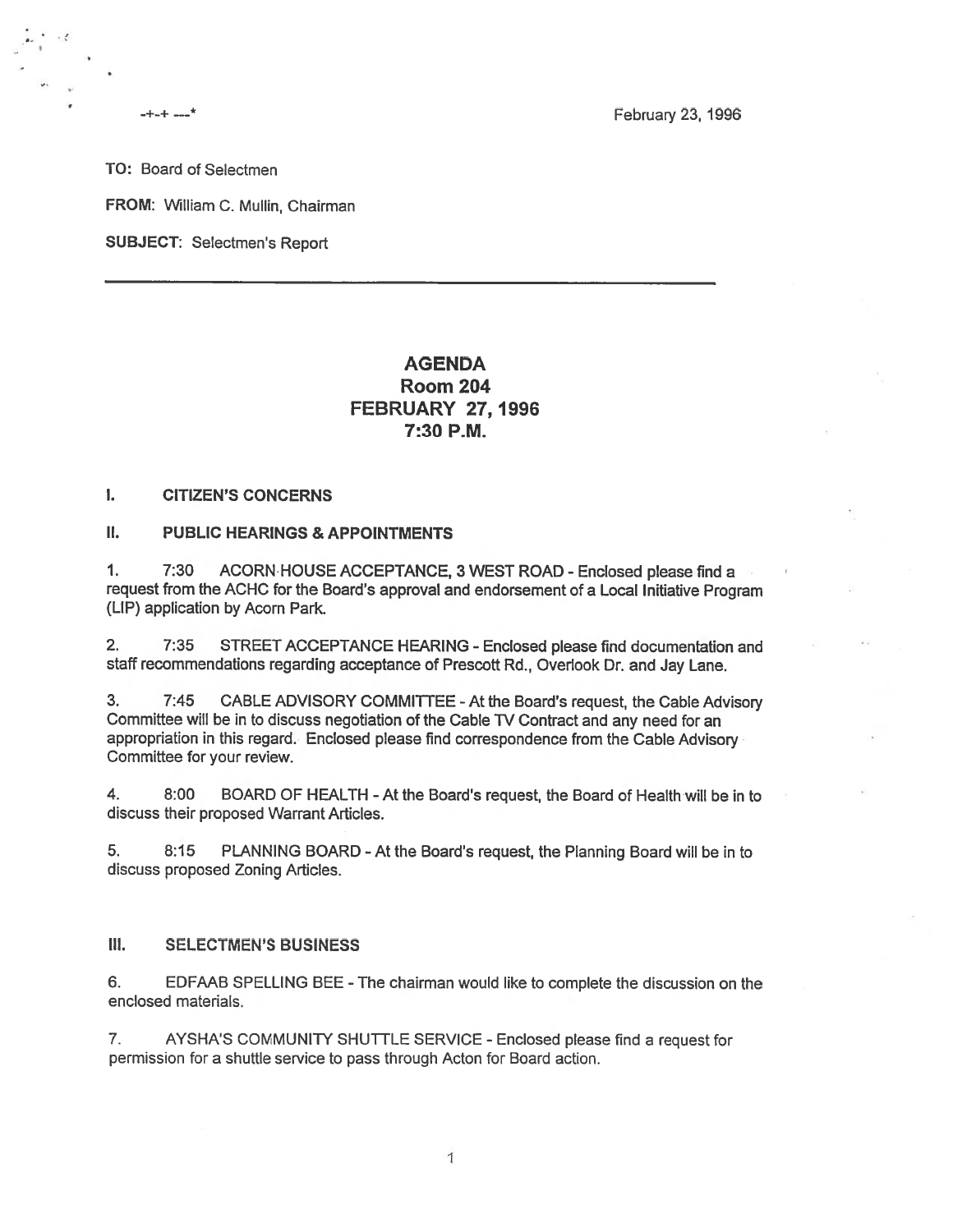8. CITIZEN'S LIBRARY -Enclosed please find <sup>a</sup> note addressed to the Town Manager regarding changing the name of the West Acton Citizen's Library for Board discussion.

9.. EAGLE SCOUT COURT OF HONOR - Enclosed <sup>p</sup>lease find an invitation to an Eagle Scout Court of Honor to be held on March 30, for Board assignment.

10. DRAFT SIGN POLICY -Enclosed <sup>p</sup>lease find <sup>a</sup> draft policy for signs within the Public Right of Way for Board review and direction.

#### IV. CONSENT AGENDA

11. SECTION 8 RENEWAL CONTRACT -Correspondence regarding renewal of the Section <sup>8</sup> Annual Contribution Contract for the Acton Housing Authority will be <sup>g</sup>iven to you Tuesday night in your extra information. This document will need the approval/endorsement of the Board of Selectmen.

12. "FOREST STONES" GIFT -Enclosed please find <sup>a</sup> reques<sup>t</sup> from the Acton-Boxborough Cultural Council for acceptance of the <sup>g</sup>ift of <sup>a</sup> sculpture, "Forest Stones", to be permanently installed at the Arboretum.

13. CIVIL DEFENSE GIFT -Enclosed please find <sup>a</sup> letter from Joan and Walter Gates transmitting <sup>a</sup> gift for use by the Civil Defense Department for Board acceptance.

14. GIFT OF VEHICLE -Enclosed please find <sup>a</sup> very generous offer from Colonial Chevrolet to replace the vehicle currently used by Civil Defense, along with <sup>a</sup> reques<sup>t</sup> from the Highway Superintendent for permission to dispose of the old vehicle if the new one is accepted. Both are submitted for Board acceptance.

15. DARE GIFT -Enclosed <sup>p</sup>lease find from Capizzi and Company transmitting <sup>a</sup> <sup>g</sup>ift for use in the DARE Program, for Board acceptance.

16. RED CROSS PROCLAMATION -Enclosed <sup>p</sup>lease find <sup>a</sup> reques<sup>t</sup> from the American Red Cross for <sup>a</sup> proclamation from the Board.

17. USED BOOK SALE -Enclosed please find <sup>a</sup> reques<sup>t</sup> from the Friends of the Acton Libraries for permission to hold their annual Used Book Sale and erect <sup>a</sup> sign prior to the sale.

18. ONE DAY LIQUOR LICENSE - Enclosed <sup>p</sup>lease find <sup>a</sup> reques<sup>t</sup> from Congregation Beth Elohim for <sup>a</sup> one day liquor license for Board action.

### V. TOWN MANAGER'S REPORT

19. MILL CORNER -Enclosed <sup>p</sup>lease find correspondence from Chris Tolley regarding Mill Cornet. The Town Manager will seek appropriate direction from the Board.

20. COMMUTER LOT STICKERS -Enclosed please find correspondence from the Town Manager's Office seeking policy direction from Board.

21. ST. MATTHEWS METHODIST CHURCH -Fee waiver request. See enclosed material.

VI. EXECUTIVE SESSION'